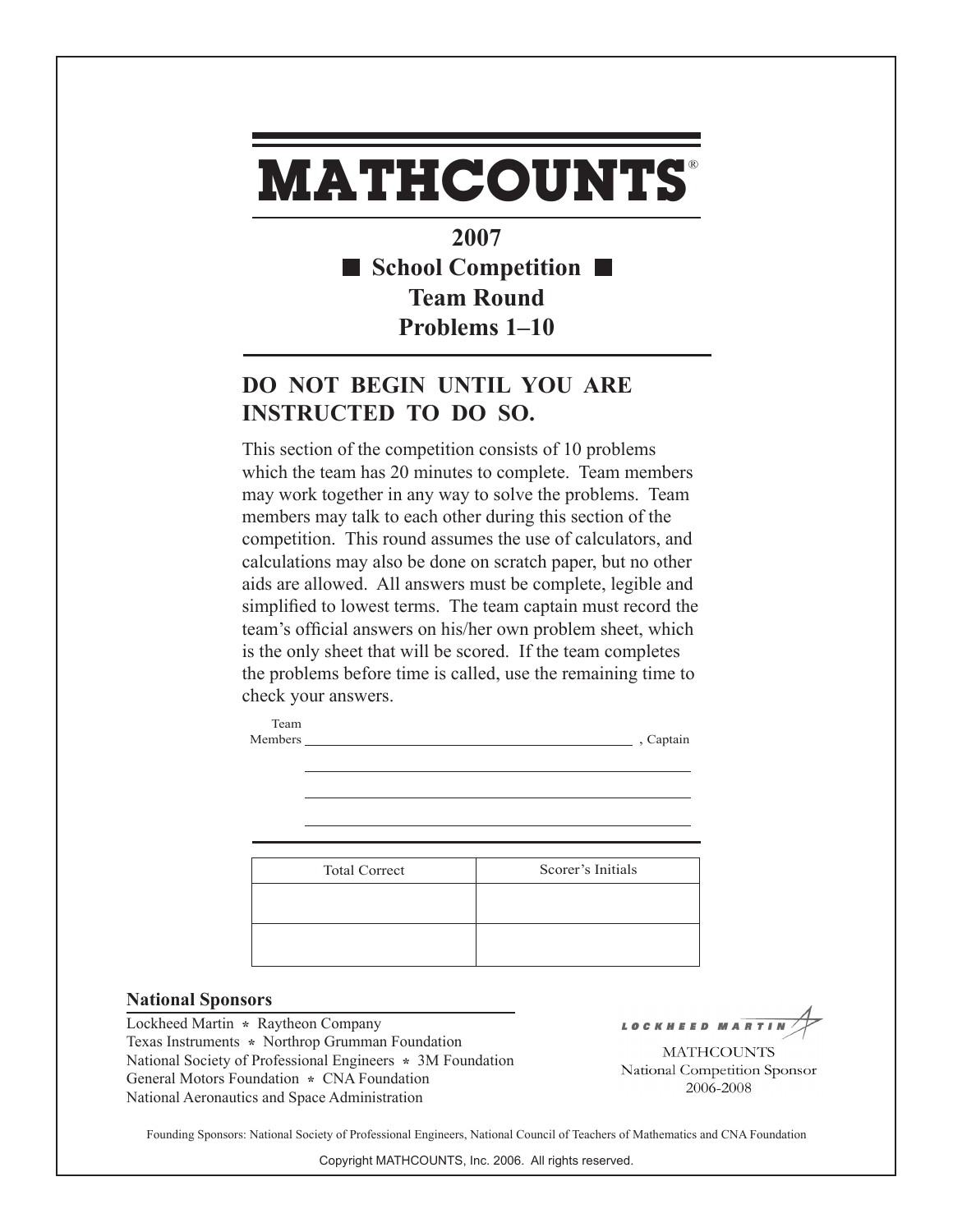- 1. When a car's brakes are applied, it travels 5 feet less in each second than the previous second until it comes to a complete stop. A car goes 35 feet in the first second after the brakes are applied. How many feet does the car travel from the time the brakes are applied to the time the car stops?
- 2. A 4-inch by 6-inch picture is enlarged for framing by tripling its dimensions. A 2-inch-wide border is then placed around each side of the enlarged picture, as shown. Thin metal framing is sold only in increments of one foot. What is the minimum number of linear *feet* of framing that must be purchased to go around the perimeter of the border?



1. \_\_\_\_\_\_\_\_\_\_\_\_\_\_\_\_

 $3. \quad$   $\frac{\ }{s}$ 

3. A silent auction was held at Little M.S. and some of the data are given below. Some of the digits of the bids were smudged, so each smudged digit has been replaced by an underlined asterisk. In a silent auction, the successive bidders outbid the earlier bidders. All bids are in whole numbers of dollars. At the end of the bidding period, the last (and therefore highest) bidder gets the item for the price bid. What is the smallest total amount that could have been paid for these four items?

| <b>Necklace</b>      | <b>Las Vegas Trip</b> | <b>Ski Passes</b> | Autographed<br>Football |
|----------------------|-----------------------|-------------------|-------------------------|
| Mike \$12            | Lou \$100             | Mike \$30         | Jill \$15               |
| Angie $\frac{$*}{2}$ | Jill $$*10$           | Pat \$36          | Mike $$*5$              |
|                      | Jack $$*10$           | Andrew \$3*       |                         |

- $4. \frac{\$}{ }$ 4. Alec must purchase 14 identical shirts and only has \$130. There is a flat \$2 entrance fee for shopping at the warehouse store where he plans to buy the shirts. The price of each shirt is the same whole-dollar amount. Assuming a 5% sales tax is added to the price of each shirt, what is the greatest possible price of a shirt that would allow Alec to buy the shirts?
- 5. One micron is 0.001 mm. A certain cell is a cube with edge length five microns. How many cells would have to be lined up face-to-face to be one mm across?

 $5.$ cells



Copyright MATHCOUNTS, Inc. 2006. All rights reserved. 2007 School Team Round